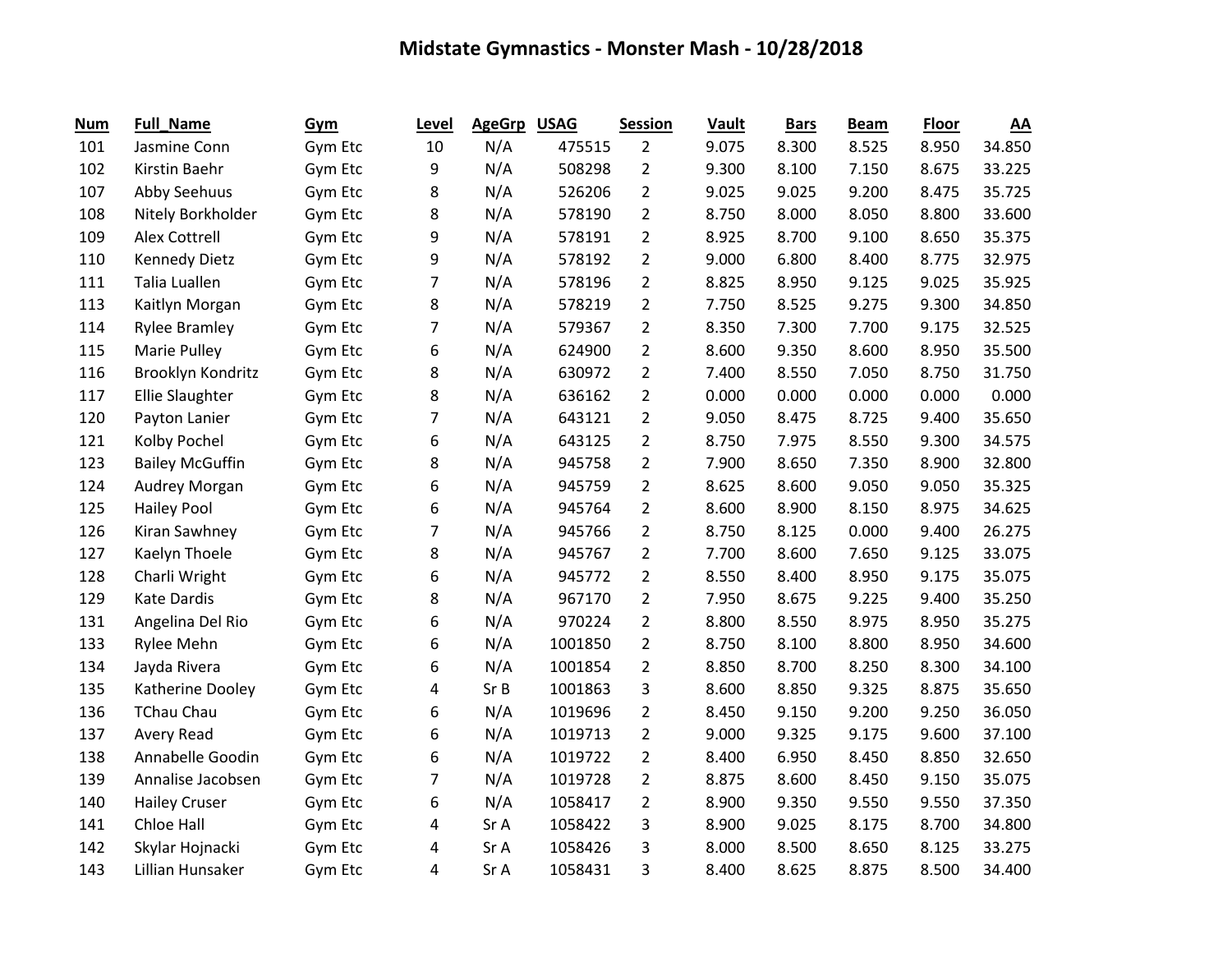| <b>Num</b> | <b>Full_Name</b>         | Gym     | Level | <b>AgeGrp</b> | <b>USAG</b> | <b>Session</b> | Vault | <b>Bars</b> | <b>Beam</b> | <b>Floor</b> | $\underline{AA}$ |
|------------|--------------------------|---------|-------|---------------|-------------|----------------|-------|-------------|-------------|--------------|------------------|
| 144        | Juliette Kennedy         | Gym Etc | 4     | Sr A          | 1058435     | 3              | 8.800 | 9.325       | 8.775       | 8.925        | 35.825           |
| 145        | Adilenne Holt            | Gym Etc | 6     | N/A           | 1171522     | 2              | 8.550 | 9.075       | 8.725       | 9.425        | 35.775           |
| 146        | Sadie Niebur             | Gym Etc | 4     | Sr A          | 1207600     | 3              | 8.200 | 9.000       | 9.100       | 8.850        | 35.150           |
| 147        | Nicole Ekhoff            | Gym Etc | 4     | Sr A          | 1207626     | 3              | 7.500 | 7.800       | 7.900       | 7.850        | 31.050           |
| 148        | Layney Baker             | Gym Etc | 4     | Sr A          | 1207633     | 3              | 7.800 | 6.750       | 8.925       | 8.625        | 32.100           |
| 149        | Madelyn Beverlin         | Gym Etc | 3     | Jr A          | 1282882     | $\mathbf{1}$   | 9.200 | 9.225       | 8.900       | 9.175        | 36.500           |
| 150        | Reese Bramley            | Gym Etc | 3     | Jr B          | 1282892     | 1              | 0.000 | 0.000       | 0.000       | 0.000        | 0.000            |
| 152        | <b>Caroline Dardis</b>   | Gym Etc | 3     | Jr B          | 1282895     | $\mathbf{1}$   | 9.325 | 8.900       | 8.575       | 8.625        | 35.425           |
| 153        | Lila Holt                | Gym Etc | 4     | Sr B          | 1282902     | 3              | 7.650 | 8.800       | 8.050       | 7.700        | 32.200           |
| 154        | Ella Kolb                | Gym Etc | 4     | Sr A          | 1282905     | 3              | 8.900 | 9.000       | 9.375       | 9.050        | 36.325           |
| 155        | Mae Kotarba              | Gym Etc | 4     | Sr B          | 1282907     | 3              | 8.850 | 8.800       | 8.475       | 8.375        | 34.500           |
| 156        | Mya Kuster               | Gym Etc | 3     | Jr A          | 1282909     | 1              | 9.425 | 8.350       | 8.475       | 9.000        | 35.250           |
| 157        | <b>Courtney Mitchell</b> | Gym Etc | 3     | Sr B          | 1282913     | $\mathbf{1}$   | 9.050 | 8.875       | 8.900       | 8.600        | 35.425           |
| 158        | Madelyn Perry            | Gym Etc | 4     | Sr A          | 1282917     | 3              | 8.250 | 8.200       | 9.175       | 8.400        | 34.025           |
| 159        | Anna Reed                | Gym Etc | 3     | Jr A          | 1282921     | 1              | 9.350 | 9.150       | 9.225       | 8.700        | 36.425           |
| 160        | Campbell Tubbs           | Gym Etc | 3     | Jr A          | 1282927     | 1              | 9.825 | 9.225       | 9.050       | 9.250        | 37.350           |
| 161        | Lucy Vercruysse          | Gym Etc | 3     | Jr A          | 1282928     | 1              | 9.400 | 9.375       | 8.900       | 9.025        | 36.700           |
| 162        | Miraynda Wilks           | Gym Etc | 3     | Sr A          | 1282930     | 1              | 9.375 | 8.825       | 8.875       | 9.000        | 36.075           |
| 163        | Gabi Casada              | Gym Etc | 3     | Sr B          | 1282932     | $\mathbf{1}$   | 9.225 | 8.200       | 8.900       | 8.950        | 35.275           |
| 164        | Savanna Kimball          | Gym Etc | 3     | Sr A          | 1282936     | 1              | 9.400 | 9.250       | 8.750       | 9.200        | 36.600           |
| 165        | <b>Mallorie Carter</b>   | Gym Etc | 5     | N/A           | 1304088     | 3              | 8.800 | 8.450       | 8.075       | 8.600        | 33.925           |
| 166        | <b>Elise Tom</b>         | Gym Etc | 3     | Jr A          | 1411981     | 1              | 8.900 | 8.800       | 7.650       | 8.475        | 33.825           |
| 167        | Reese Huber              | Gym Etc | 3     | Sr B          | 1411986     | 1              | 8.950 | 9.175       | 9.000       | 8.600        | 35.725           |
| 168        | Nora Huber               | Gym Etc | 3     | Jr B          | 1411992     | 1              | 9.125 | 8.925       | 7.200       | 7.750        | 33.000           |
| 169        | Isabella Hinz            | Gym Etc | 3     | Jr B          | 1412986     | $\mathbf{1}$   | 8.800 | 8.525       | 8.925       | 8.850        | 35.100           |
| 170        | <b>Helen Caldwell</b>    | Gym Etc | 3     | Jr A          | 1413281     | 1              | 9.450 | 7.900       | 8.025       | 8.050        | 33.425           |
| 171        | Kyleigh Grundler         | Gym Etc | 3     | Sr B          | 1414685     | 1              | 9.050 | 8.425       | 8.300       | 7.525        | 33.300           |
| 172        | <b>Mckenna Phillips</b>  | Gym Etc | 3     | Sr B          | 1414848     | $\mathbf{1}$   | 9.000 | 7.900       | 8.525       | 8.850        | 34.275           |
| 173        | Clara Waddell            | Gym Etc | 3     | JrB           | 1418509     | 1              | 8.400 | 8.450       | 8.350       | 7.400        | 32.600           |
| 174        | <b>Addison Cooley</b>    | Gym Etc | 3     | Jr A          | 1420242     | 1              | 9.100 | 8.550       | 8.500       | 7.200        | 33.350           |
| 175        | <b>Addison Armstrong</b> | Gym Etc | 3     | Jr A          | 1422913     | 1              | 9.025 | 8.575       | 8.400       | 7.850        | 33.850           |
| 176        | Kinley Minter            | Gym Etc | 3     | Jr A          | 1426863     | 1              | 8.600 | 8.325       | 8.450       | 8.450        | 33.825           |
| 177        | Angela Guelde            | Gym Etc | 3     | Sr A          | 1429242     | 1              | 9.100 | 7.625       | 8.525       | 8.500        | 33.750           |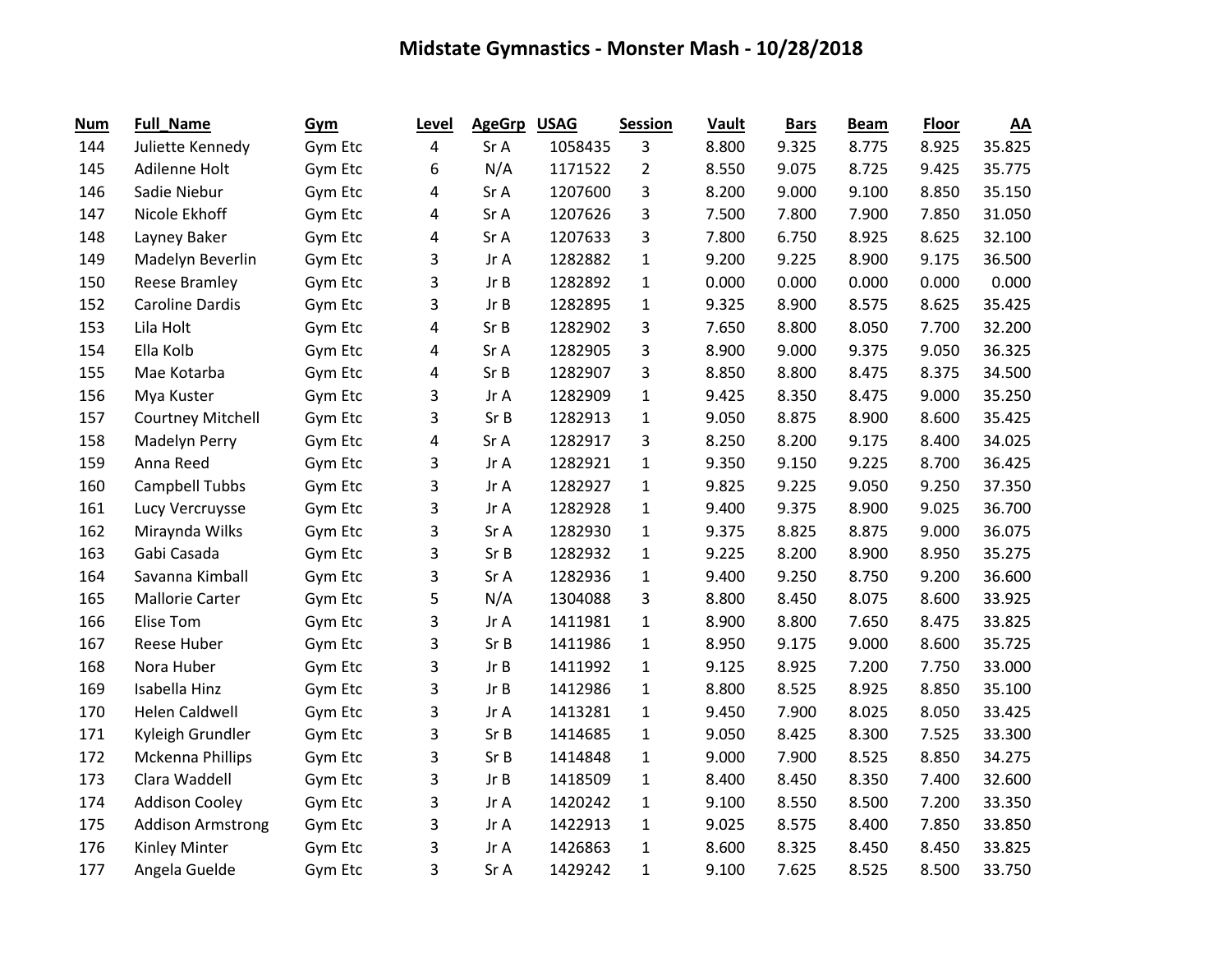| <b>Num</b> | <b>Full_Name</b>    | Gym      | Level | <b>AgeGrp</b> | <b>USAG</b> | <b>Session</b> | Vault | <b>Bars</b> | <b>Beam</b> | <b>Floor</b> | $\underline{AA}$ |
|------------|---------------------|----------|-------|---------------|-------------|----------------|-------|-------------|-------------|--------------|------------------|
| 178        | Ava Worthen-peasley | Gym Etc  | 3     | Sr A          | 1444800     | $\mathbf{1}$   | 9.000 | 7.850       | 8.125       | 8.750        | 33.725           |
| 179        | Jaci Solis          | Gym Etc  | 3     | Jr A          | 1455902     | $\mathbf{1}$   | 8.550 | 6.450       | 7.250       | 8.025        | 30.275           |
| 180        | <b>Bella Hardy</b>  | Gym Etc  | 3     | Sr B          | 1458080     | $\mathbf{1}$   | 9.600 | 8.800       | 9.200       | 8.950        | 36.550           |
| 181        | <b>Rigby Strang</b> | Gym Etc  | 3     | Jr B          | 1460371     | $\mathbf{1}$   | 8.900 | 7.600       | 7.800       | 7.750        | 32.050           |
| 182        | Mackenzie Howard    | Gym Etc  | 3     | Jr A          | 1464451     | $\mathbf{1}$   | 8.825 | 8.150       | 7.650       | 8.150        | 32.775           |
| 183        | Laynee Guyse        | Gym Etc  | 3     | Sr A          | 1470044     | $\mathbf{1}$   | 9.050 | 8.425       | 8.625       | 8.425        | 34.525           |
| 188        | Adalynn Miller      | Mattoon  | 4     | Sr B          | 963285      | 3              | 8.400 | 8.925       | 8.850       | 8.675        | 34.850           |
| 189        | Kenna Clodfelder    | Mattoon  | 4     | Sr B          | 963287      | 3              | 9.200 | 9.150       | 9.025       | 8.800        | 36.175           |
| 190        | Melody Letner       | Mattoon  | 4     | Sr B          | 963299      | 3              | 7.650 | 0.000       | 8.750       | 7.200        | 23.600           |
| 191        | Reagan Duncan       | Mattoon  | 4     | Sr B          | 966780      | 3              | 8.875 | 8.800       | 9.225       | 8.925        | 35.825           |
| 192        | Lainey Brazzell     | Mattoon  | 4     | Sr A          | 1026366     | 3              | 7.950 | 8.250       | 9.000       | 8.450        | 33.650           |
| 193        | Olivia Spour        | Mattoon  | 4     | Sr B          | 1026368     | 3              | 7.450 | 8.150       | 8.825       | 8.450        | 32.875           |
| 194        | Addisyn Pettry      | Mattoon  | 4     | Sr B          | 1035356     | 3              | 8.100 | 8.300       | 8.750       | 8.400        | 33.550           |
| 195        | Katilyn Kirby       | Mattoon  | 3     | Sr B          | 1035357     | $\mathbf{1}$   | 8.950 | 7.225       | 7.625       | 8.675        | 32.475           |
| 196        | <b>Keely Smith</b>  | Mattoon  | 4     | Sr B          | 1035359     | 3              | 8.050 | 7.700       | 8.100       | 8.425        | 32.275           |
| 197        | London McDivitt     | Mattoon  | 4     | Sr B          | 1341251     | 3              | 7.600 | 8.600       | 8.250       | 8.450        | 32.900           |
| 198        | <b>Brynlee Ring</b> | Mattoon  | 3     | Sr A          | 1356075     | $\mathbf{1}$   | 8.600 | 5.450       | 8.325       | 8.350        | 30.725           |
| 199        | Jalissa Clodfelder  | Mattoon  | 3     | Sr B          | 1356077     | $\mathbf{1}$   | 9.200 | 7.200       | 7.750       | 8.450        | 32.600           |
| 200        | <b>Taylor Hein</b>  | Mattoon  | 3     | Sr A          | 1356087     | $\mathbf{1}$   | 9.100 | 6.150       | 8.100       | 8.300        | 31.650           |
| 201        | Kaydence Hein       | Mattoon  | 3     | Jr B          | 1356090     | 1              | 8.725 | 6.000       | 8.500       | 8.450        | 31.675           |
| 202        | Zion Johnson        | Mattoon  | 3     | Sr A          | 1356092     | $\mathbf{1}$   | 9.350 | 7.675       | 8.800       | 8.800        | 34.625           |
| 203        | Madayln Lyons       | Mattoon  | 3     | Sr A          | 1357001     | 1              | 8.800 | 7.650       | 8.475       | 8.425        | 33.350           |
| 205        | <b>Bella Ordner</b> | Mattoon  | 3     | Jr B          | 1417592     | 1              | 9.000 | 8.100       | 8.275       | 8.575        | 33.950           |
| 206        | Danae Levi          | Mattoon  | 4     | Sr B          | 1417667     | 3              | 8.000 | 8.025       | 8.450       | 9.100        | 33.575           |
| 207        | Kyra Loy            | Mattoon  | 4     | Sr A          | 1443983     | 3              | 7.950 | 6.850       | 8.950       | 8.575        | 32.325           |
| 208        | Ella Neihls         | Mattoon  | 4     | Sr B          | 1444653     | 3              | 8.450 | 8.925       | 8.350       | 8.700        | 34.425           |
| 218        | Kareena Hunter      | Mid IL   | 5     | N/A           | 1359443     | 3              | 7.400 | 8.000       | 6.450       | 7.550        | 29.400           |
| 219        | Josie Winter        | Mid IL   | 4     | Sr B          | 1359450     | 3              | 7.450 | 7.600       | 8.550       | 7.700        | 31.300           |
| 221        | SerRiiah Jones      | Mid IL   | 5     | N/A           | 1359489     | 3              | 7.150 | 8.300       | 7.450       | 7.350        | 30.250           |
| 222        | <b>Ruby Pruitt</b>  | Mid IL   | 5     | N/A           | 1367476     | 3              | 8.700 | 7.100       | 7.900       | 8.000        | 31.700           |
| 223        | Jaylee Evans        | Mid IL   | 5     | N/A           | 1367478     | 3              | 8.800 | 7.600       | 8.450       | 8.600        | 33.450           |
| 224        | Sammy Hentrich      | Mid IL   | 5     | N/A           | 1367480     | 3              | 9.000 | 8.600       | 8.075       | 8.500        | 34.175           |
| 225        | Paige Olson         | Midstate | 9     | N/A           | 383349      | $\overline{2}$ | 0.000 | 0.000       | 0.000       | 0.000        | 0.000            |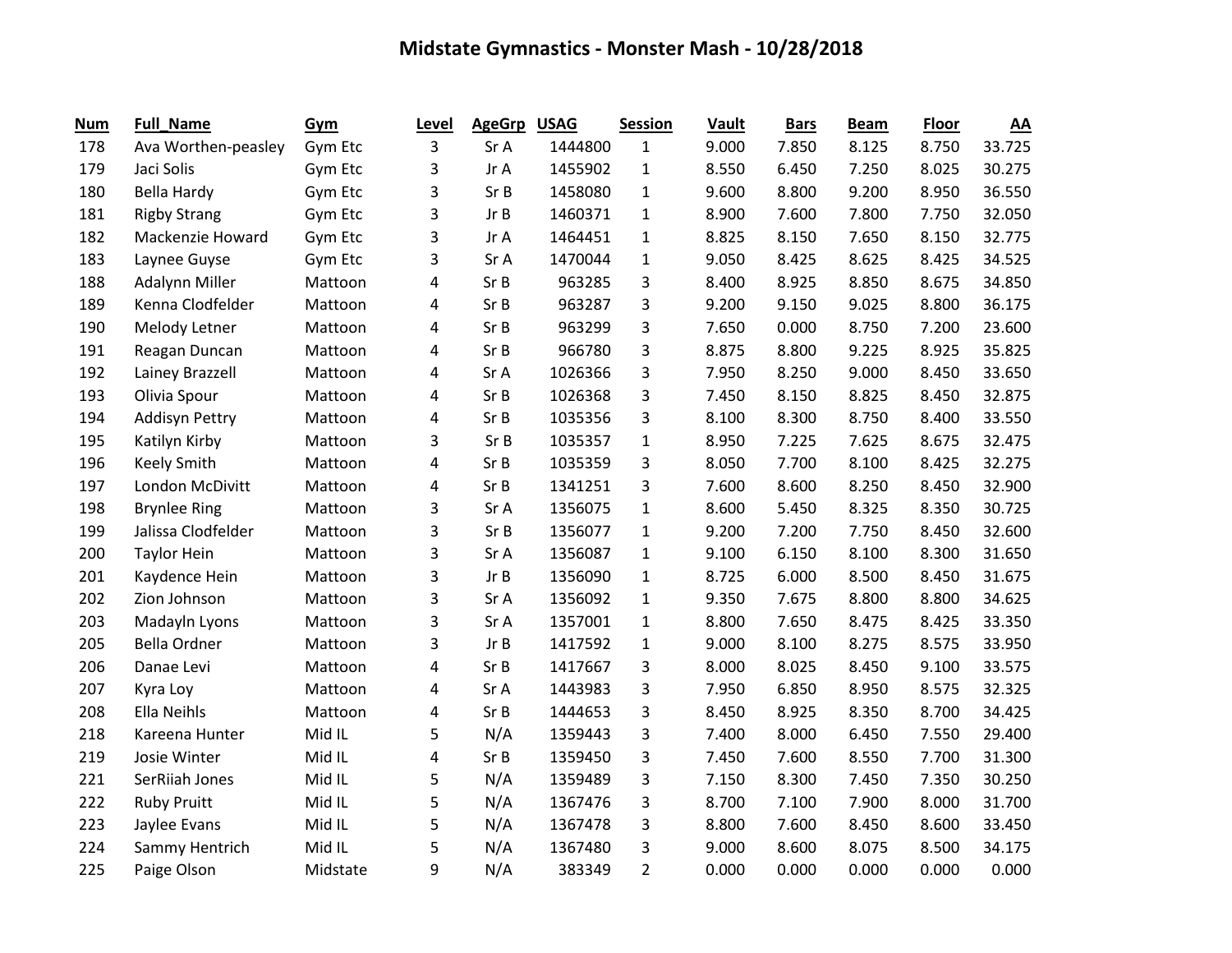| <b>Num</b> | Full_Name              | Gym               | Level          | <b>AgeGrp</b> | <b>USAG</b> | <b>Session</b> | <b>Vault</b> | <b>Bars</b> | <b>Beam</b> | <b>Floor</b> | $\underline{AA}$ |
|------------|------------------------|-------------------|----------------|---------------|-------------|----------------|--------------|-------------|-------------|--------------|------------------|
| 226        | Caitlyn Markovic       | Midstate          | 9              | N/A           | 429647      | $\overline{2}$ | 8.550        | 7.125       | 8.300       | 8.600        | 32.575           |
| 228        | <b>Hailey Nell</b>     | Midstate          | 8              | N/A           | 543485      | $\overline{2}$ | 9.025        | 7.150       | 8.550       | 9.175        | 33.900           |
| 229        | <b>Abigail Wolters</b> | Midstate          | 7              | N/A           | 580257      | $\overline{2}$ | 8.900        | 8.525       | 8.625       | 9.025        | 35.075           |
| 231        | Paige Luttrell         | Midstate          | 7              | N/A           | 580275      | $\overline{2}$ | 8.550        | 7.900       | 9.025       | 9.225        | 34.700           |
| 232        | Delaney Hermann        | Midstate          | 5              | N/A           | 954401      | 3              | 8.350        | 8.750       | 8.250       | 8.250        | 33.600           |
| 234        | Falyn Long             | Midstate          | 7              | N/A           | 965664      | $\overline{2}$ | 8.700        | 8.800       | 8.350       | 9.075        | 34.925           |
| 235        | Ella Maloy             | Midstate          | 8              | N/A           | 965667      | $\overline{2}$ | 9.150        | 8.325       | 8.400       | 8.375        | 34.250           |
| 236        | Savannah Noble         | Midstate          | 4              | Sr B          | 965678      | 3              | 7.250        | 7.500       | 8.400       | 7.025        | 30.175           |
| 239        | Abigail Moore          | Midstate          | 4              | Sr A          | 1017344     | 3              | 8.750        | 8.800       | 9.200       | 9.000        | 35.750           |
| 240        | Sloan Noble            | Midstate          | 4              | Sr A          | 1017350     | 3              | 7.500        | 8.200       | 8.650       | 7.800        | 32.150           |
| 241        | Sophia Cathers         | Midstate          | 4              | Sr B          | 1017361     | 3              | 8.850        | 7.850       | 9.375       | 8.400        | 34.475           |
| 242        | Maddie Springer        | Midstate          | 7              | N/A           | 1032039     | 2              | 9.000        | 8.975       | 6.950       | 9.075        | 34.000           |
| 243        | Kylie Petropoulos      | Midstate          | 4              | Sr A          | 1187294     | 3              | 8.100        | 7.800       | 8.150       | 8.600        | 32.650           |
| 244        | Cecilia Wells          | Midstate          | 3              | Jr A          | 1187353     | $\mathbf{1}$   | 9.425        | 8.600       | 8.675       | 8.575        | 35.275           |
| 245        | Shelby Rayl            | Midstate          | 4              | Sr A          | 1289080     | 3              | 8.150        | 8.300       | 9.150       | 8.675        | 34.275           |
| 246        | <b>Taylor Bietsch</b>  | Midstate          | 3              | Jr A          | 1312855     | $\mathbf{1}$   | 9.000        | 8.950       | 8.350       | 8.875        | 35.175           |
| 249        | Ava Kvale              | Pride of Illinois | 5              | N/A           | 1006150     | 3              | 9.050        | 9.300       | 9.675       | 9.075        | 37.100           |
| 250        | <b>Emily Hasberger</b> | Pride of Illinois | XG             | ***           | 1021650     | 3              | 9.050        | 9.250       | 8.475       | 9.250        | 36.025           |
| 251        | Zara Omotola           | Pride of Illinois | 4              | Sr A          | 1136954     | 3              | 8.300        | 8.575       | 8.850       | 8.275        | 34.000           |
| 252        | <b>Addison Maguire</b> | Pride of Illinois | 4              | Sr A          | 1196390     | 3              | 8.150        | 8.250       | 0.000       | 8.400        | 24.800           |
| 253        | Lila Bub               | Pride of Illinois | 3              | Sr A          | 1196397     | $\mathbf{1}$   | 9.100        | 8.925       | 8.750       | 9.050        | 35.825           |
| 254        | Kaitlyn Pokorny        | Pride of Illinois | 4              | Sr A          | 1196403     | 3              | 8.150        | 7.700       | 8.100       | 8.900        | 32.850           |
| 255        | Talia Omotola          | Pride of Illinois | 4              | Sr A          | 1272976     | 3              | 7.800        | 8.350       | 8.950       | 8.800        | 33.900           |
| 256        | Brooklyn Alldredge     | Pride of Illinois | 3              | Jr B          | 1331728     | $\mathbf{1}$   | 9.275        | 7.900       | 9.000       | 9.225        | 35.400           |
| 257        | Ella Bash              | Pride of Illinois | $\overline{2}$ | ***           | 1331732     | $\mathbf{1}$   | 6.300        | 7.850       | 9.300       | 8.550        | 32.000           |
| 258        | <b>Hadley Bettorf</b>  | Pride of Illinois | $\overline{2}$ | ***           | 1331738     | 1              | 8.825        | 8.700       | 9.100       | 9.300        | 35.925           |
| 259        | <b>Blythe Forister</b> | Pride of Illinois | $\overline{2}$ | ***           | 1331751     | $\mathbf{1}$   | 7.600        | 8.700       | 8.775       | 8.700        | 33.775           |
| 260        | Mirabelle Heckler      | Pride of Illinois | $\overline{2}$ | ***           | 1331757     | $\mathbf{1}$   | 8.450        | 8.100       | 8.975       | 9.125        | 34.650           |
| 261        | Sabrina Schmidt        | Pride of Illinois | $\overline{2}$ | ***           | 1331761     | 1              | 9.150        | 8.575       | 9.100       | 8.750        | 35.575           |
| 262        | Emma Terry             | Pride of Illinois | 3              | Sr B          | 1331770     | $\mathbf{1}$   | 8.350        | 8.750       | 8.650       | 8.700        | 34.450           |
| 263        | Melaena Edwards        | Pride of Illinois | $\overline{2}$ | ***           | 1466559     | 1              | 8.675        | 8.675       | 9.300       | 8.900        | 35.550           |
| 264        | Grace Brown            | Pride of Illinois | $\overline{2}$ | ***           | 1471189     | $\mathbf{1}$   | 9.150        | 0.000       | 8.750       | 8.300        | 26.200           |
| 265        | Lily North             | Talents           | 4              | Sr B          | 1141022     | 3              | 8.200        | 5.150       | 6.425       | 7.000        | 26.775           |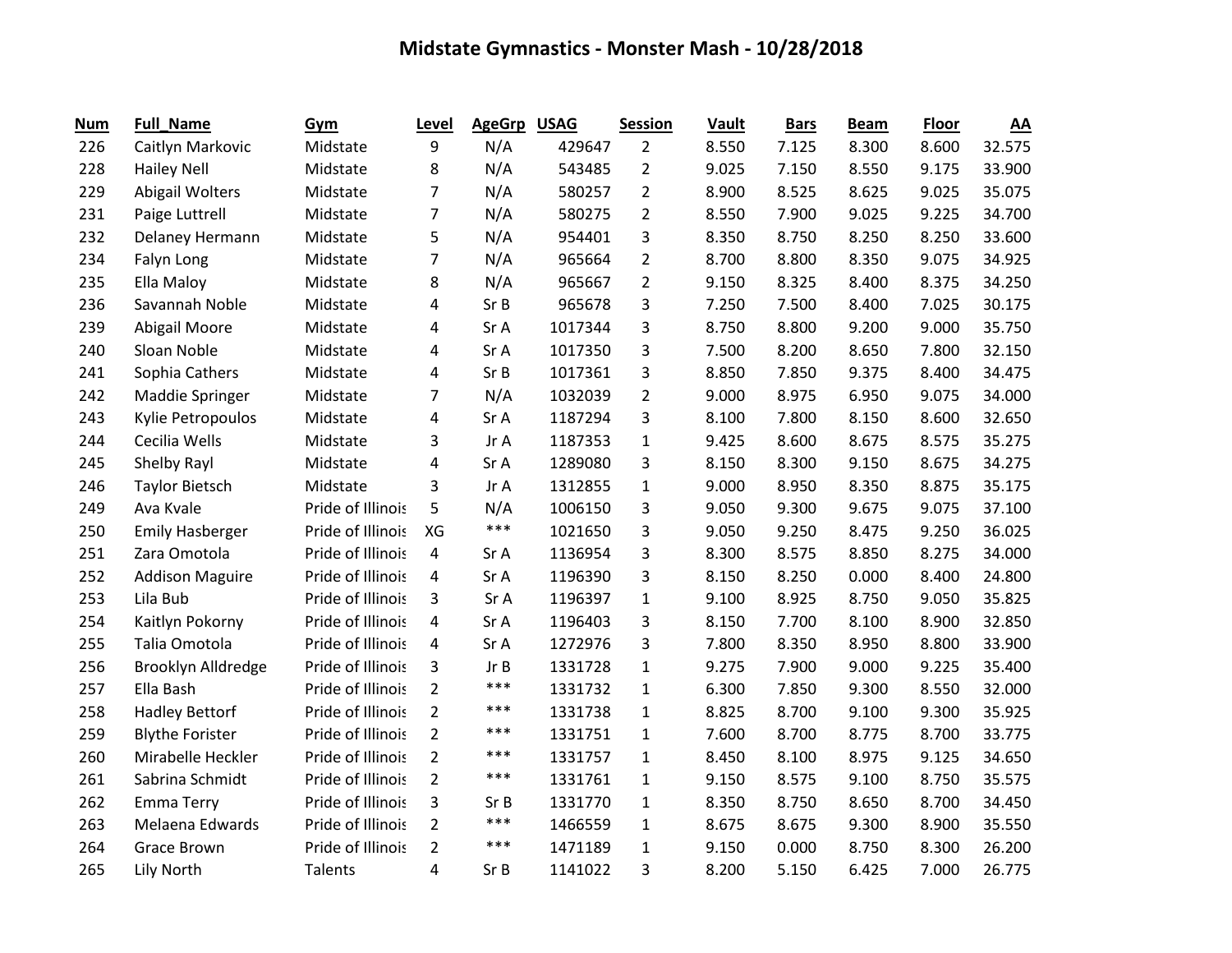| <b>Num</b> | <b>Full_Name</b>             | Gym            | Level | <b>AgeGrp USAG</b> |         | <b>Session</b> | <b>Vault</b> | <b>Bars</b> | <b>Beam</b> | <b>Floor</b> | $\underline{AA}$ |
|------------|------------------------------|----------------|-------|--------------------|---------|----------------|--------------|-------------|-------------|--------------|------------------|
| 266        | Leah Phipps                  | Talents        | 4     | Sr A               | 1141037 | 3              | 6.500        | 5.600       | 7.600       | 6.800        | 26.500           |
| 267        | Eva Smith                    | Talents        | 4     | Sr A               | 1153442 | 3              | 7.800        | 6.600       | 8.150       | 7.625        | 30.175           |
| 269        | Aidya Brewington             | Talents        | 3     | Sr B               | 1290328 | 1              | 9.250        | 9.250       | 8.600       | 8.550        | 35.650           |
| 270        | Mya Smittkamp                | Talents        | 3     | Sr B               | 1290330 | $\mathbf{1}$   | 7.600        | 8.800       | 8.475       | 8.475        | 33.350           |
| 271        | Abby Clodfelder              | Talents        | 3     | Sr B               | 1290334 | $\mathbf{1}$   | 9.125        | 9.050       | 8.600       | 8.850        | 35.625           |
| 272        | Madison Wheeler-Rhoa Talents |                | 3     | Sr B               | 1290336 | $\mathbf{1}$   | 8.950        | 8.475       | 8.775       | 8.375        | 34.575           |
| 273        | Alexis Landsaw               | <b>Talents</b> | 3     | Sr A               | 1290379 | $\mathbf{1}$   | 8.700        | 8.225       | 8.675       | 8.450        | 34.050           |
| 274        | Sloan Vilk                   | Talents        | 3     | Jr A               | 1426409 | 1              | 8.675        | 8.750       | 8.500       | 8.750        | 34.675           |
| 275        | Kaidence Eveland             | Talents        | 3     | Sr A               | 1426722 | $\mathbf{1}$   | 8.675        | 7.950       | 8.475       | 7.775        | 32.875           |
| 276        | <b>Grace Hall</b>            | Talents        | 3     | Sr A               | 1428527 | $\mathbf{1}$   | 8.525        | 8.250       | 8.300       | 8.450        | 33.525           |
| 277        | <b>Reese Noblitt</b>         | Talents        | 3     | Sr B               | 1430386 | $\mathbf{1}$   | 8.850        | 8.300       | 8.675       | 8.600        | 34.425           |
| 279        | Myli Tapscott                | Talents        | 3     | Sr A               | 1459562 | $\mathbf{1}$   | 8.200        | 8.075       | 8.575       | 7.650        | 32.500           |
| 280        | Katie Abraham                | Midstate       | 3     | Sr A               | 1428040 | $\mathbf{1}$   | 8.850        | 7.000       | 8.600       | 8.725        | 33.175           |
| 281        | Karsyn Conner                | Midstate       | 3     | Jr B               | 1455234 | $\mathbf{1}$   | 8.850        | 7.000       | 7.650       | 7.750        | 31.250           |
| 282        | <b>Hadley Dugan</b>          | Midstate       | 3     | Jr B               | 1430734 | 1              | 7.250        | 8.500       | 7.700       | 8.750        | 32.200           |
| 283        | Rilyn Hill                   | Midstate       | 4     | Sr B               | 1431684 | 3              | 8.375        | 7.650       | 8.225       | 8.300        | 32.550           |
| 284        | Rachel Lucasey               | Midstate       | 3     | Jr B               | 1428067 | $\mathbf{1}$   | 9.350        | 9.025       | 8.600       | 8.300        | 35.275           |
| 285        | Caroline Crumrin             | Talents        | 3     | Jr B               | 1461617 | $\mathbf{1}$   | 8.400        | 7.950       | 7.800       | 8.150        | 32.300           |
| 286        | Anna Daugherty               | Talents        | 3     | Sr B               | 1463674 | $\mathbf{1}$   | 8.850        | 6.650       | 8.250       | 7.750        | 31.500           |
| 287        | Annika Armstrong             | <b>RSA</b>     | XS    | ***                | 1322466 | $\mathbf{1}$   | 8.850        | 9.200       | 8.550       | 8.900        | 35.500           |
| 288        | Leah Gardner                 | <b>RSA</b>     | XG    | ***                | 967163  | 3              | 8.200        | 9.075       | 8.625       | 9.050        | 34.950           |
| 289        | Claudia Ifft                 | <b>RSA</b>     | XG    | ***                | 1286954 | 3              | 8.650        | 8.600       | 8.600       | 8.775        | 34.625           |
| 290        | Lindsey Marchesano           | <b>RSA</b>     | XG    | ***                | 1207842 | 3              | 8.100        | 9.300       | 8.625       | 8.600        | 34.625           |
| 291        | Sydney Marquardt             | <b>RSA</b>     | XS    | ***                | 1282911 | $\mathbf{1}$   | 9.250        | 9.250       | 8.000       | 8.700        | 35.200           |
| 292        | Alivia Nowlin                | <b>RSA</b>     | XS    | ***                | 1058443 | $\mathbf{1}$   | 8.000        | 8.925       | 8.800       | 8.600        | 34.325           |
| 293        | Laura Pulley                 | <b>RSA</b>     | XS    | ***                | 1058452 | $\mathbf{1}$   | 8.950        | 9.250       | 8.600       | 9.250        | 36.050           |
| 294        | <b>Payton Semmens</b>        | <b>RSA</b>     | XG    | ***                | 979621  | 3              | 8.400        | 9.450       | 8.675       | 9.350        | 35.875           |
| 295        | Jenna Simmons                | <b>RSA</b>     | XG    | ***                | 1286957 | 3              | 8.150        | 8.000       | 7.850       | 8.700        | 32.700           |
| 296        | Anicka Brenham               | Gym Zone       | XP    | ***                | 965167  | 3              | 7.850        | 8.000       | 8.875       | 8.000        | 32.725           |
| 297        | Carmen Dillman               | Gym Zone       | XP    | ***                | 1019084 | 3              | 8.100        | 8.800       | 9.000       | 8.800        | 34.700           |
| 298        | Jadyn Forzely                | Gym Zone       | XG    | ***                | 1222974 | 3              | 8.500        | 8.550       | 8.100       | 9.025        | 34.175           |
| 299        | <b>Josey Grant</b>           | Gym Zone       | XG    | ***                | 1222968 | 3              | 8.000        | 6.900       | 6.100       | 8.450        | 29.450           |
| 300        | Olive Hamann                 | Gym Zone       | XG    | $***$              | 1222970 | 3              | 8.250        | 7.050       | 7.550       | 9.250        | 32.100           |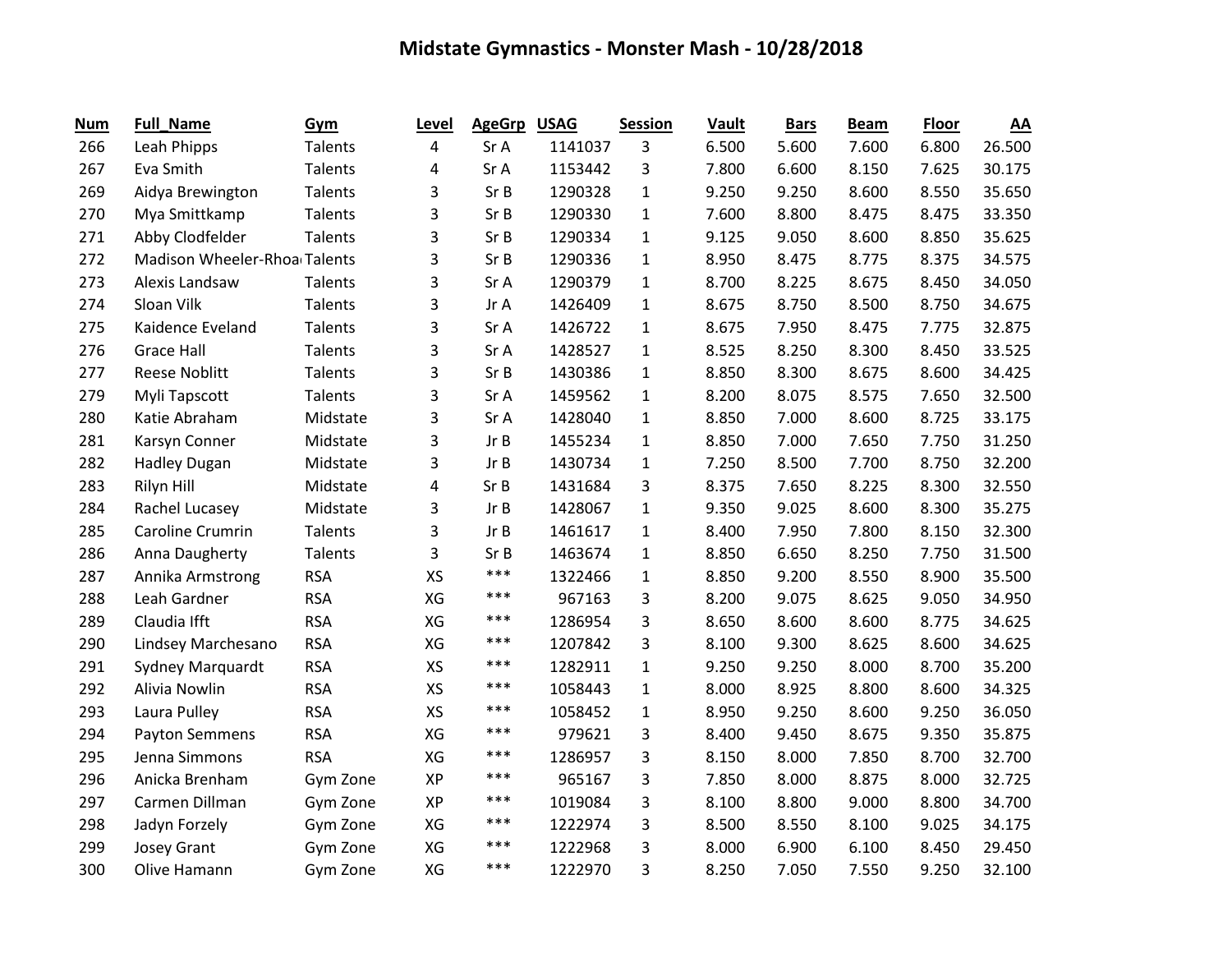| <b>Num</b> | Full_Name               | Gym                  | Level          | <b>AgeGrp</b> | <b>USAG</b> | <b>Session</b> | Vault | <b>Bars</b> | <b>Beam</b> | <b>Floor</b> | $\underline{AA}$ |
|------------|-------------------------|----------------------|----------------|---------------|-------------|----------------|-------|-------------|-------------|--------------|------------------|
| 301        | Meredith Howard         | Gym Zone             | XP             | ***           | 971677      | 3              | 7.800 | 6.650       | 8.200       | 8.900        | 31.550           |
| 302        | Carmen Lecocq           | Gym Zone             | XG             | ***           | 1238327     | 3              | 8.050 | 8.400       | 8.025       | 8.250        | 32.725           |
| 303        | Jaycie Nolting          | Gym Zone             | XG             | ***           | 1329700     | 3              | 8.150 | 9.150       | 7.300       | 9.200        | 33.800           |
| 304        | <b>Gwen Rees</b>        | Gym Zone             | XP             | ***           | 438575      | 3              | 8.900 | 9.050       | 8.750       | 8.200        | 34.900           |
| 305        | Cora Spann              | Gym Zone             | XG             | ***           | 1222972     | 3              | 8.850 | 7.950       | 7.200       | 9.000        | 33.000           |
| 306        | Alexandra Stefano       | Gym Zone             | <b>XD</b>      | ***           | 521032      | 3              | 8.500 | 6.700       | 8.875       | 8.900        | 32.975           |
| 307        | Sarah Abudakar          | <b>Mason Twister</b> | 6              | N/A           | 567338      | 2              | 7.950 | 7.400       | 7.850       | 8.875        | 32.075           |
| 308        | <b>Madison Belcuore</b> | Mason Twister        | 8              | N/A           | 500021      | 2              | 8.200 | 6.300       | 8.600       | 8.875        | 31.975           |
| 309        | Samayah Croley El       | <b>Mason Twister</b> | <b>XP</b>      | ***           | 988929      | 3              | 8.650 | 8.650       | 9.100       | 9.000        | 35.400           |
| 310        | Elizabeth Dudley        | <b>Mason Twister</b> | <b>XP</b>      | ***           | 942391      | 3              | 9.200 | 9.200       | 8.775       | 8.700        | 35.875           |
| 311        | Laila Elkilani          | Mason Twister        | XG             | ***           | 1035189     | 3              | 8.700 | 9.050       | 9.250       | 9.350        | 36.350           |
| 312        | Savannah Fetick         | <b>Mason Twister</b> | 6              | N/A           | 558457      | $\overline{2}$ | 9.300 | 8.350       | 8.950       | 9.150        | 35.750           |
| 313        | Rachel Laux             | <b>Mason Twister</b> | 6              | N/A           | 576590      | $\overline{2}$ | 8.950 | 8.100       | 9.100       | 9.225        | 35.375           |
| 314        | Katherine Lo            | <b>Mason Twister</b> | 6              | N/A           | 653346      | $\overline{2}$ | 8.925 | 7.500       | 8.700       | 9.050        | 34.175           |
| 315        | Kierigan Moberly        | Mason Twister        | XG             | ***           | 988930      | 3              | 8.700 | 9.450       | 9.275       | 9.325        | 36.750           |
| 316        | Arunima Rao             | <b>Mason Twister</b> | XG             | ***           | 1216732     | 3              | 8.350 | 9.000       | 8.000       | 8.800        | 34.150           |
| 317        | Isa Spary               | Mason Twister        | XG             | ***           | 1203719     | 3              | 8.050 | 9.500       | 9.325       | 9.200        | 36.075           |
| 318        | Maya Stevens            | <b>Mason Twister</b> | XG             | ***           | 1112711     | 3              | 8.000 | 9.450       | 9.250       | 9.200        | 35.900           |
| 319        | Malaya Threats EL       | <b>Mason Twister</b> | 3              | Jr B          | 1051248     | $\mathbf{1}$   | 9.375 | 8.175       | 9.000       | 9.175        | 35.725           |
| 320        | Caitlin Tracy           | Mason Twister        | 6              | N/A           | 994964      | $\overline{2}$ | 8.100 | 4.500       | 8.600       | 8.750        | 29.950           |
| 321        | Audrey Werner           | Mason Twister        | 8              | N/A           | 609960      | $\overline{2}$ | 8.025 | 4.575       | 7.900       | 9.075        | 29.575           |
| 322        | <b>Caitlin Westring</b> | <b>Mason Twister</b> | XG             | $***$         | 559466      | 3              | 0.000 | 0.000       | 0.000       | 0.000        | 0.000            |
| 323        | Maxx Whittaker          | <b>Mason Twister</b> | $\overline{2}$ | ***           | 1112774     | 1              | 9.125 | 8.425       | 9.250       | 9.100        | 35.900           |
| 324        | Elaina Willbrand        | <b>Mason Twister</b> | 6              | N/A           | 1268495     | $\overline{2}$ | 8.900 | 8.750       | 8.400       | 9.325        | 35.375           |
| 325        | Shannon Holeman         | Pride of Illinois    | <b>XS</b>      | ***           | 1196401     | $\mathbf{1}$   | 8.750 | 9.650       | 9.300       | 9.025        | 36.725           |
| 326        | Aubree Kloostra         | Pride of Illinois    | XS             | ***           | 1008618     | 1              | 9.100 | 9.450       | 9.500       | 9.300        | 37.350           |
| 327        | <b>Ashlinn Maguire</b>  | Pride of Illinois    | <b>XS</b>      | ***           | 1196388     | $\mathbf{1}$   | 9.425 | 9.475       | 9.225       | 9.000        | 37.125           |
| 328        | Mia Muniz               | Pride of Illinois    | XS             | ***           | 1466636     | 1              | 8.600 | 9.350       | 8.700       | 8.925        | 35.575           |
| 329        | Kaylee Nelson           | Pride of Illinois    | $\overline{2}$ | ***           | 1471268     | 1              | 8.550 | 0.000       | 7.450       | 8.625        | 24.625           |
| 330        | Amber Smith             | Pride of Illinois    | XG             | ***           | 1158946     | 3              | 9.225 | 8.900       | 9.325       | 9.500        | 36.950           |
| 331        | Katelyn Smith           | Pride of Illinois    | XG             | ***           | 1158921     | 3              | 8.400 | 8.900       | 9.275       | 9.350        | 35.925           |
| 332        | <b>Blair Erickson</b>   | Midstate             | 3              | Jr A          | 1483156     | $\mathbf{1}$   | 8.850 | 6.650       | 5.900       | 7.600        | 29.000           |
| 333        | <b>Abigail Gossett</b>  | Midstate             | 3              | Jr A          | 1483742     | $\mathbf{1}$   | 8.950 | 8.225       | 6.650       | 7.500        | 31.325           |